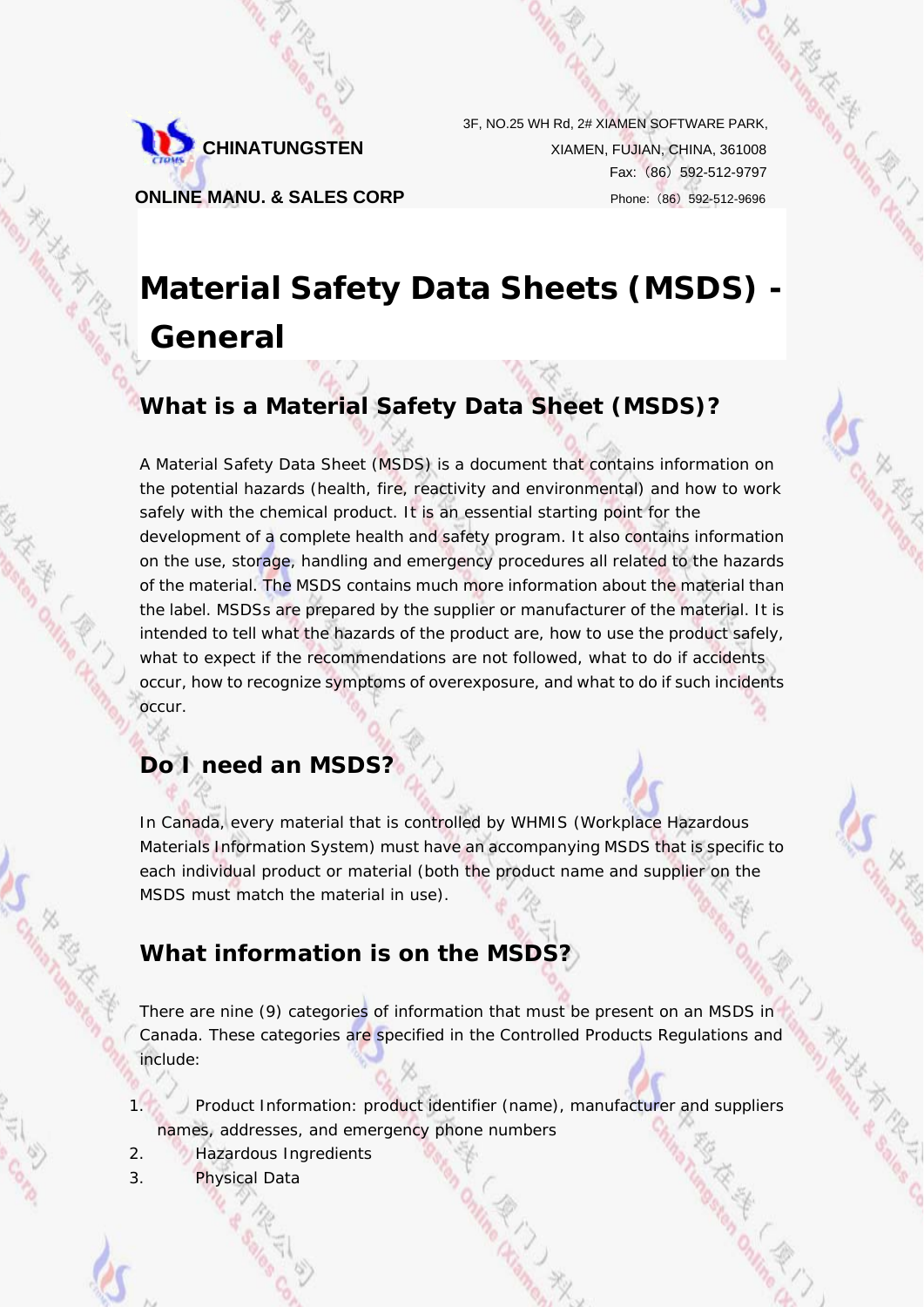- 4. Fire or Explosion Hazard Data
- 5. Reactivity Data: information on the chemical instability of a product and the substances it may react with
- 6. Toxicological Properties: health effects
- 7. Preventive Measures
- 8. First Aid Measures
- 9. Preparation Information: who is responsible for preparation and date of preparation of MSDS

The Controlled Products Regulations prescribes what information must be present in more detail.

## **Are MSDSs using the 16-heading format acceptable**

### **in Canada?**

Yes, as long as two conditions are met. First, all the required information specified under Column III of Schedule I of the Controlled Products Regulations (CPR) must be addressed. All headings and subheadings that are on the MSDS must be addressed by providing the required information or by stating that the information is not available or not applicable, whichever is appropriate.

Second, the statement "This product has been classified in accordance with the hazard criteria of the CPR and the MSDS contains all of the information required by the CPR" must appear under the section heading "Regulatory Information".

# **Why is my MSDS so hard to understand?**

Traditionally the intended readers of MSDSs were occupational hygienists and safety professionals. Now the audience also includes employers, workers, supervisors, nurses, doctors, emergency responders and workers. To ensure that MSDS users can quickly find the information that they need, the information should be in an easy-to-read format and written in a clear, precise and understandable manner.

For most people who work with controlled products, there are some sections that are more important than others. You should always read the name of the chemical, know the hazards, understand safe handling and storage instructions, as well as understand what to do in an emergency.

**Is all the information I need on the MSDS?**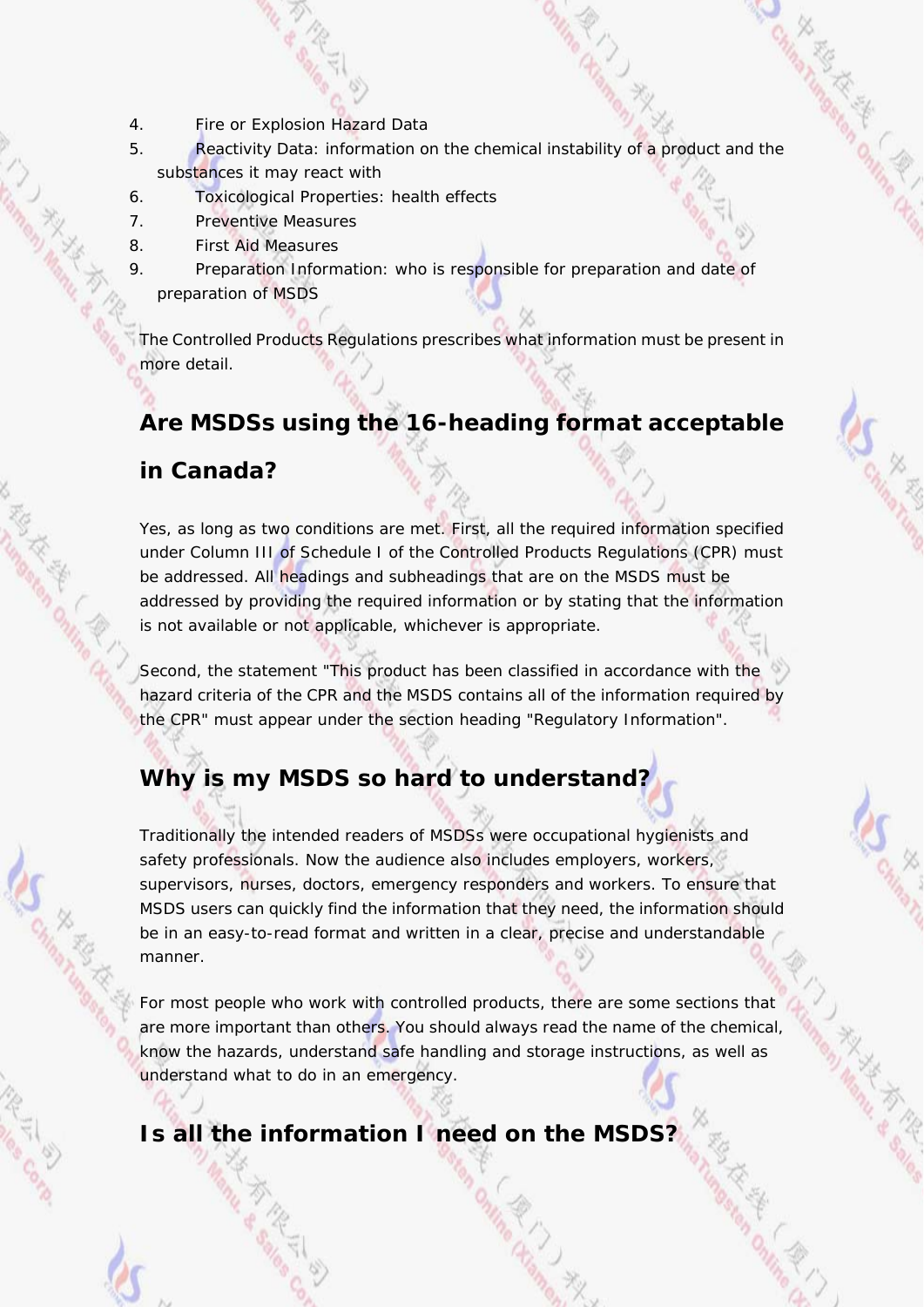Not necessarily. A lot of health hazard information, for example, is written in general terms. Your health and safety specialist, occupational health nurse or family doctor should be able to help you find more information if needed.

### **When would I use an MSDS?**

Always be familiar with the hazards of a product BEFORE you start using it. You should look at a MSDS, match the name of the chemical on your container to the one on the MSDS, know the hazards, understand safe handling and storage instructions, as well as understand what to do in an emergency.

### **Why do some MSDSs look different?**

MSDSs look different because only certain content of the MSDS is specified by law. The format is left up to the manufacturer or supplier who writes the MSDS. Some manufacturers/suppliers put more details in than what is required. However, the information for the nine basic categories must always be in a Canadian MSDS for a controlled product.

### **Can an MSDS be too old?**

Yes. Under WHMIS law, an MSDS for a controlled product must not be more than three years old. If you are still using a product that you bought more than three years ago, you may not have a current MSDS. Contact the manufacturer or supplier again and ask for a newer version of the MSDS.

The three-year time limit does not apply to MSDSs for non-controlled products (i.e. products that do not meet WHMIS criteria).

# **How often should an MSDS be updated?**

If new, significant information becomes available before the three years has elapsed, the supplier is required to update the product label and MSDS.

If there is no new information on the ingredients by the end of the three-year period, the supplier should review the MSDS and the label for accuracy, revise it where necessary, and revise the preparation date on the MSDS.

**As an employer, do I have responsibilities for** 

**MSDSs?**